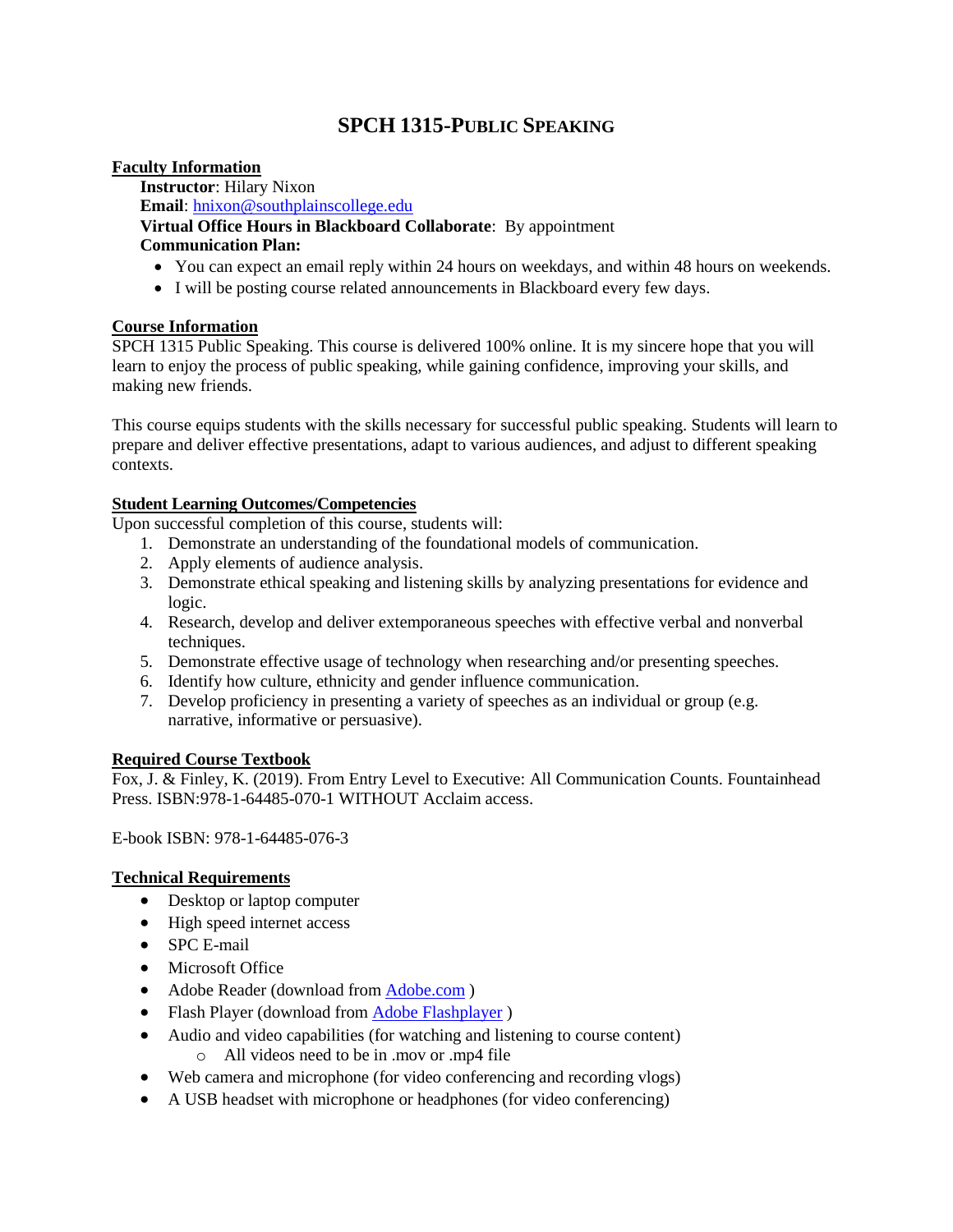• All software needs to be updated on computer or laptop

### **Technical Skill Requirements**

Be comfortable with the following

- Microsoft Word or word processor that can save Word compatible files (.doc)
- Using email for communication, attaching documents
- Internet search engines and browsers
- Recording and uploading video files. Not having a way to record speeches or vlogs will not be tolerated as an excuse for failure to submit assignments.
- The ability to download video files, or to stream files.

### **Recommended Course Materials**

- Digital video recording equipment capable of recording up to 10 minutes of video footage
- A tripod

### **Course Requirements**

- 1. Read the information assigned; you will be quizzed on this material, in addition to class lecture/discussion materials on scheduled quizzes.
- 2. Take thorough notes and study all lecture material, informational handouts, and assigned readings.
- 3. Actively participate in online group discussions and activities.
- 4. Show maturity and professionalism in preparation of assignments and in online meetings.
- 5. Be courteous to fellow classmates/speakers by having no distractions in the background.
- 6. Meet with the instructor in virtual office hours whenever assistance is needed regarding class assignments.
- 7. Appropriately cite information obtained from other sources, both in written and verbal formats. Please refer to the academic honesty section below for further details.
- 8. Initiate withdrawal from the course if absences become excessive.

### **Course Organization**

This course is organized into 15 learning modules. You can access the modules by clicking on the Modules link on the Course Menu in Blackboard. Modules will contain a combination of reading assignments, lecture videos or screencasts, links to additional readings and/or video material, and other content that will help you understand the focus of that particular module. Additionally, there will be various assessments included in each module, such as quizzes, learning activities, major assignments discussion boards and comments, video conferences, speeches, and peer and self-evaluations. Check the course schedule to see the specific assessments included in each module and specific due dates for each assessment.

## **Grading**

You can access your grades on the Blackboard Course Menu (My Grades). Grades will be posted after the due date and after all assignments have been graded. Speech Grading Rubrics will be made available to you when speeches are assigned so that you can prepare for my assessment methods.

Your final grade will be determined as follows:

- To earn an A, you need 895 points
- To earn a B, you need 795 points
- To earn a C, you need 695 points
- To earn a D, you need 595 points
- If your point total is 594 points or less, you will earn an F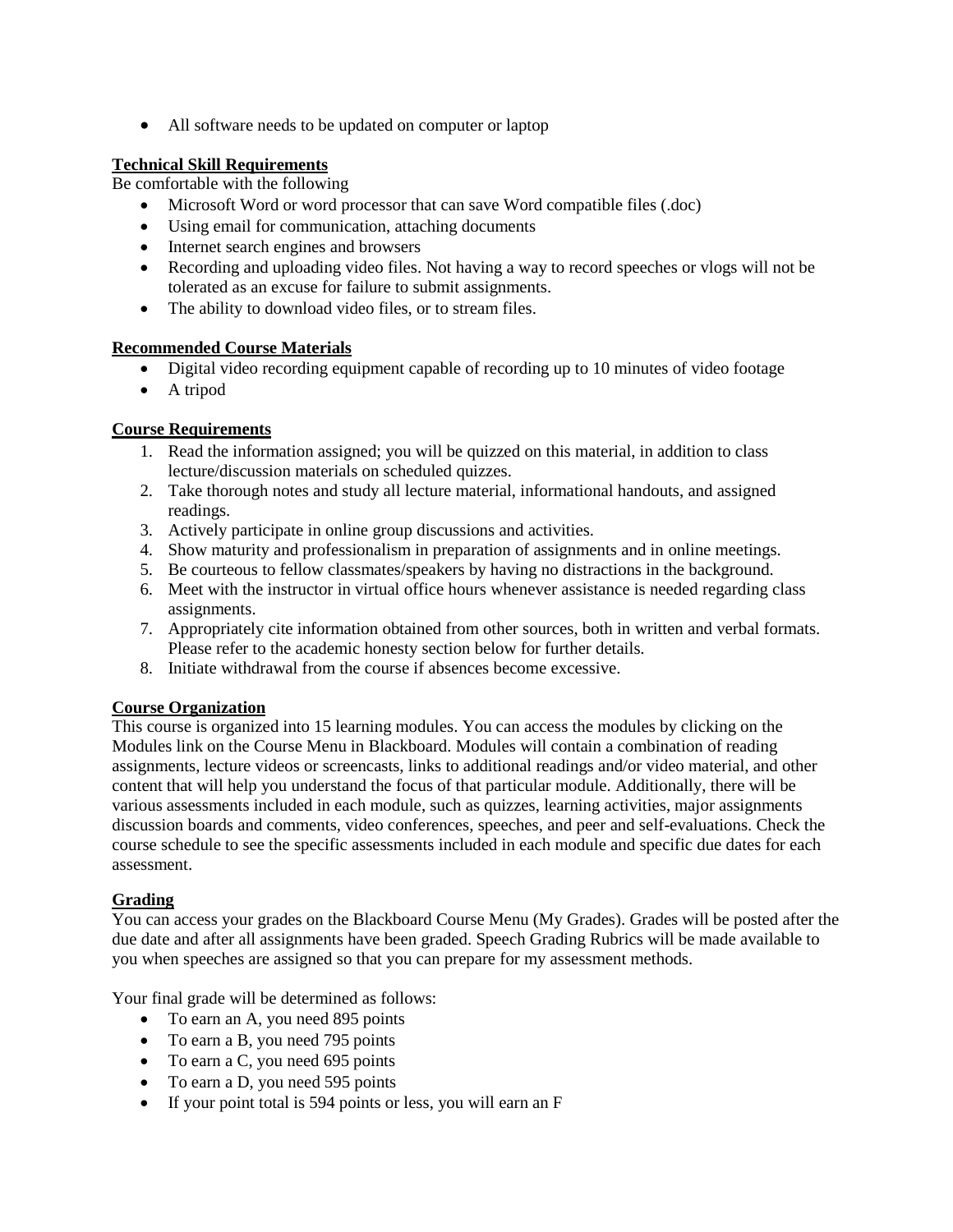If you have questions about or are concerned about a specific grade you earned, you will need to email me or visit me in virtual office hours to discuss the grade. If you want to appeal a grade you earned on a specific assignment, you have one week after the grade has been posted in Blackboard to approach me about your questions or concerns. After one week, I will consider the matter closed. When you approach me after viewing your grade, you are expected to have revisited the assignment or speech description, the grading rubric, and the feedback provided to you by me.

#### **Assignment Submissions**

You will submit all assignments through their designated submission link in Blackboard. You are required to title your assignment files in the following format: "lastname\_firstname\_assignmentname.doc".

### **Late Work Policy**

Module quizzes, learning activities, vlogs/comments, speech uploads, and peer and self-evaluations are due by 11:59pm Central Standard Time on the due date listed on the Course Schedule. Late work will not be accepted. The only exception that will be made will be for extended illnesses or a death in the family. In such instances, you must submit verifiable and official documentation to your instructor (e.g., a doctor's note indicating an extended illness or extenuating circumstance). Technological issues are not an excuse for late work. Do your assignments, quizzes and speeches early to ensure you have time for any issues that might arise.

Video Conferences where you will deliver synchronous speeches are mandatory. Because our meeting times are strictly scheduled, you are allowed to make-up ONE speech only. The instructor determines the date/time of the makeup and it will result in a deduction of points of 20 pts.

### **Computer Crash**

Not having a working computer or a crashed computer during the semester will not be considered as an acceptable reason for not completing course activities at a scheduled time. Note: Identify a second computer before the semester begins, that you can use when/if your personal computer crashes.

### **Server Problems**

When the Blackboard server needs downtime for maintenance, the Blackboard administrator will post an announcement in your course informing the time and date. If the server experiences unforeseen problems your course instructor will send an email.

#### **Lost/Corrupt/Disappeared Files**

You must keep/save a copy of every project/assignment on an external disk or personal computer. In the event of any kind of failure (e.g., Blackboard server crash or virus infection, students own computer crashes, loss of files in cyberspace, etc.) or any contradictions/problems, I may/will request you to resubmit the files. In other words, if you submit a document to me, and I do not receive it (lost in cyberspace) or it is corrupted when I open it, you need to resend it to me, corrected, with little or no "downtime" in regard to the timeline for submission.

**Learning Assessments**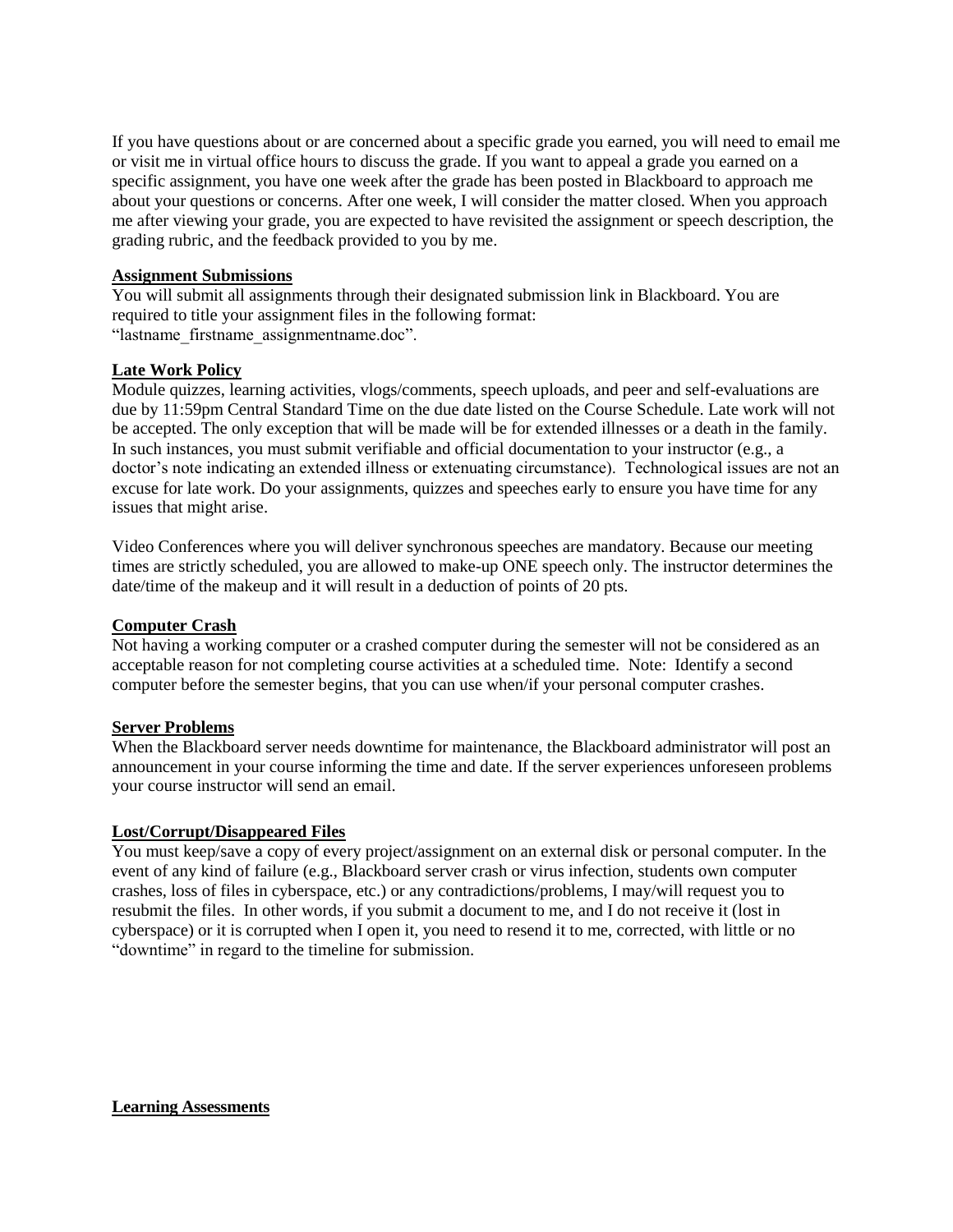### **Grade Distribution:**

| <b>Introduction Speech</b>       | 50 points  |
|----------------------------------|------------|
| <b>Informative Speech</b>        | 100 points |
| Persuasive Speech                | 100 points |
| Special Occasion Speech          | 50 points  |
| Group Project                    | 100 points |
| Quizzes                          | 200 points |
| Vlogs (Video Blogs) & Activities | 400 points |

### **Course Work**

### **1. Speeches**

- **a.** You will deliver four major speeches in the course. More information about speech purposes and topics, instructions, and assessment methods will be included in the modules. Below you will find basic information about each speech.
	- **i.** The Introductory Speech will be delivered to your audience in real-time in the Introductory Speech Video Conference.
	- **ii.** The Informative Speech will be submitted as a video file or web link (YouTube or Google Drive) and viewed asynchronously by your audience.
	- **iii.** The Persuasive Speech will be delivering to your audience in real-time in the Persuasive Speech Video Conference. Additionally, this speech will require you to use a PowerPoint Presentation.
	- **iv.** The Special Occasion Speech will be submitted as a video file or web link (YouTube or Google Drive) and viewed asynchronously by your audience.

### **2. Peer and Self-Evaluations**

**a.** You will complete peer evaluations and self-evaluations. These evaluations will give you the opportunity to reflect on your own speeches and the speeches of your group members.

### **3. Module Quizzes**

**a.** You will take module quizzes based on chapter and supplemental readings, lecture videos, and any other supplemental material presented in each module.

### **4. Learning Activities**

**a.** You will complete learning activities designed to help you apply course material and prepare for your upcoming speeches.

### **5. Vlog Entries and Vlog Group Comments**

**a.** You will create 1-2 minute vlogs (Video Blogs) related to course and module material. These vlog entries will require you to summarize content, apply content to your personal life, reflect on your experiences in the course, practice skills taught in the course, and ask questions of your group members. Additionally, you will respond to the questions posed in the vlog entries of your group members.

### **6. Group Project**

a. You will be assigned a group and together you will use multimedia and create a short video file project.

### **Instructors Expectations of the Student**

- You will be expected to log into the Blackboard course **daily** to be aware of possible announcements/reminders and to pace your progress in the course.
- Higher institutions recommend that students plan to spend 2 hours of outside study for every 1 hour of in class time. For a 3 credit-hour, face-to-face course that means a total time investment of nine hours per week, or 135 hours per semester, in a 15-week course. Expectations for time investment are no less rigorous for online courses at SPC. According to this guideline, you should expect to invest 9 hours per week in this course, during a spring or fall semester; more in a summer course.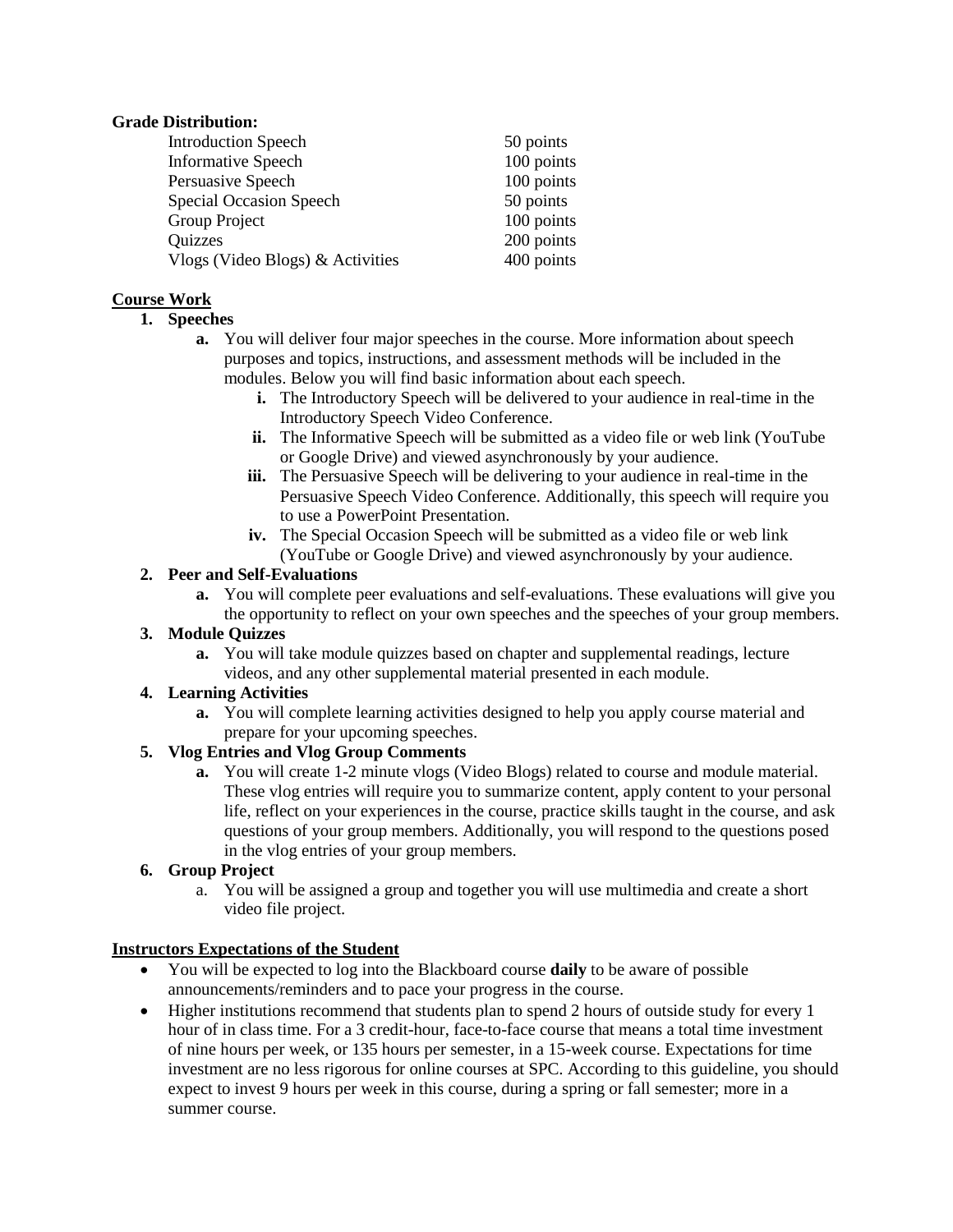- Online course activities promote learning and the creation of a learning community, so they are encouraged and expected.
- Students are expected to maintain an online environment conducive to learning, which includes "netiquette" (Internet etiquette). More importantly ensure that your e-mail messages, discussion board postings, and other electronic communications are thoughtful. We will welcome diverse opinions in this course, and you are expected to demonstrate an open mind and courtesy when responding to the thoughts and ideas of others.
- Inappropriate behavior shall result in consequences ranging from a request to correct the problem, to removal from the course or even the university, depending on the severity of the behavior. Disciplinary actions will be taken according to the SPC Student Handbook.
- Note that students from other institutions are still bound by SPC policies in the course.

### **Course and Technical Help**

Do not hesitate to call or e-mail me if you have course-related questions. I am here to guide you through the course. Generally, I will try to respond to calls and e-mails within 24 hours during the week and 48 hours on the weekend.

Be aware that the Information System office and Blackboard both recommend using a browser other than Internet Explorer when using Blackboard.

Please realize that this is not a computer class, so our content is online public speaking, not Windows or Word processing. I can answer any questions about the course content or assignments, but I will be no help with technical problems.

### **Blackboard Support**

For Blackboard support you make refer to the following resources:

- 1. When you log into Blackboard (BB), at the very top of the page, you will see a question mark icon with the word help next to it. Click on that icon.
- 2. You may also contact

Information Systems Ext. 2600 Direct: 806-716-2600 [blackboard@southplainscollege.edu](mailto:jetucker@southplainscollege.edu)

### **Academic Honesty**

It is my expectation and the institution's that appropriate citation and documentation is given for materials and information obtained from other sources. Cases of plagiarism will be treated, *as will any case of academic dishonesty*, with at least a failing grade for the assignment/examination. In addition, the student may be dropped from the course with a failing grade. *See the SPC Student Handbook for more information*.

### **Disability Statement**

### ADA Statement - Levelland Campus

Students with disabilities, including but not limited to physical, psychiatric, or learning disabilities, who wish to request accommodations in this class should notify the Disability Services Office early in the semester so that the appropriate arrangements may be made. In accordance with federal law, a student requesting accommodations must provide acceptable documentation of his/her disability. For more information, call or visit the Disability Services Office in the Student Health & Wellness Office, 806-716- 2577.